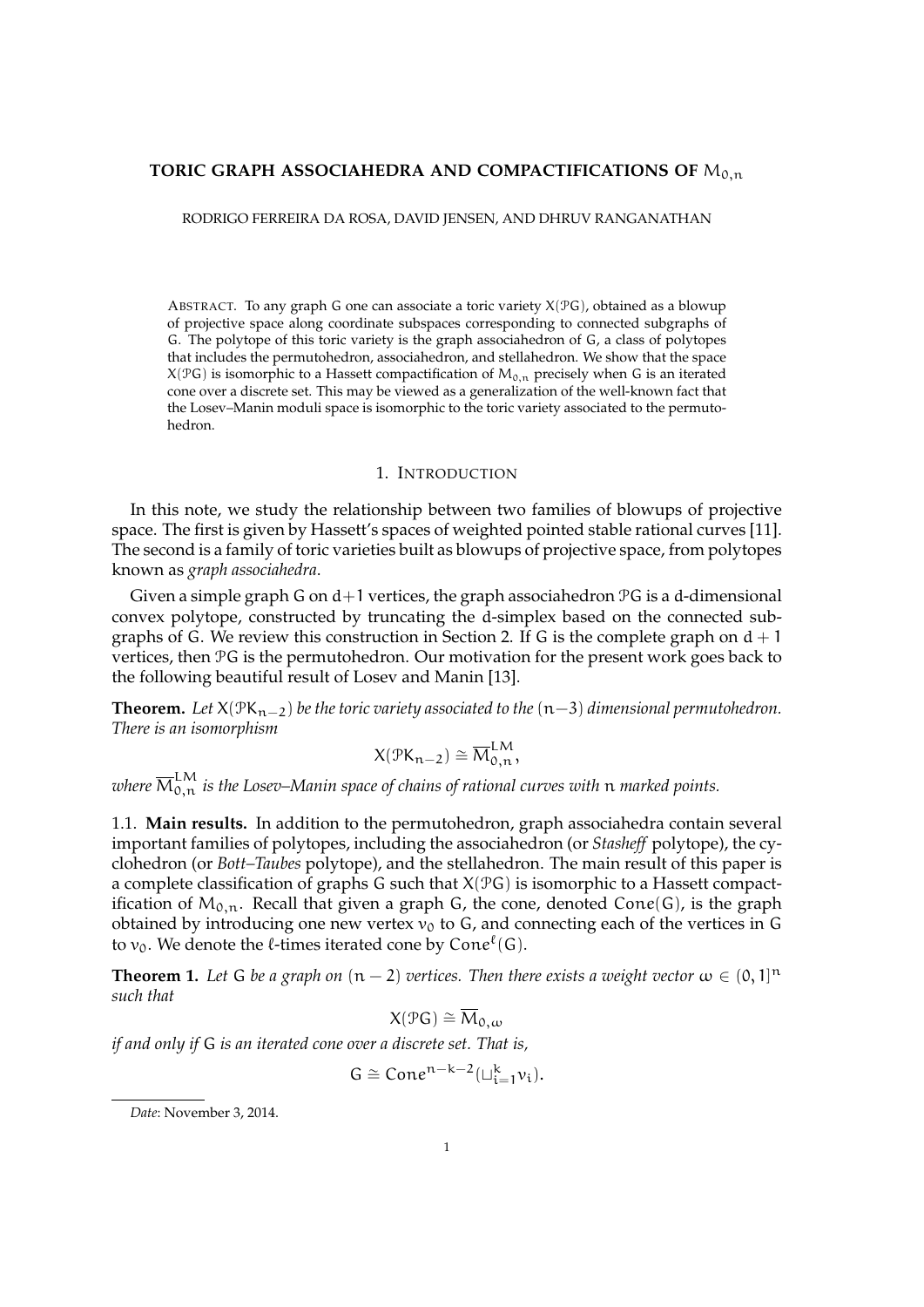

FIGURE 1. The 3 dimensional permutohedron. This is the graph associahedron for the complete graph on 4 vertices.

We give a precise description of the weights for the associated moduli space in Section 3. As an example, we have the following result for the stellahedron.

**Corollary 2.** *If* G *is a star graph on* n − 2 *vertices, then*

$$
X(\mathcal{P}G) \cong \overline{M}_{0,\omega},
$$

*where*  $\omega = (1, \frac{1}{2}, \frac{1}{2})$  $(\frac{1}{2}, \epsilon, \ldots, \epsilon)$ , with  $\epsilon < \frac{1}{n}$ .

Several well studied polytopes do not give rise to Hassett spaces.

**Corollary 3.** Let  $|V(G)| \geq 4$ . If G is a path graph, a cycle, or a complete bipartite or multipartite *graph, then*  $X(PG)$  *is not isomorphic to*  $\overline{M}_{0,w}$  *for any choice of weight vector*  $\omega$ *.* 

1.2. **Context and motivation.** In [12], Kapranov gives the following beautiful description of the moduli space  $\overline{\mathcal{M}}_{0,n}$  as a blowup of  $\mathbb{P}^{n-3}$ .

**Theorem 4** (Kapranov). *The moduli space*  $\overline{M}_{0,n}$  *is isomorphic to the iterated blowup of*  $\mathbb{P}^{n-3}$ *at* (n − 1) *points*  $p_1, \ldots, p_{n-1}$  *in linear general position, followed by the blowups of the strict transforms of the linear subspaces through these points, in increasing order of dimension.*

This blowup is manifestly not toric. The maximal *toric* blowup of  $\mathbb{P}^{n-3}$ , at the coordinate subspaces in order of increasing dimension, is isomorphic to the toric variety associated to the permutohedron. This gives rise to the alternative modular compactification of  $M_{0,n}$ studied by Losev and Manin in [13]. Another point of view, taken by Hassett, is to give the marked points "weights", allowing markings to collide if their total weight is sufficiently light. The Losev–Manin space is obtained by giving the first two marked points weight 1, and the remaining points weight  $\epsilon$  for sufficiently small  $\epsilon$ .

Hassett also points out that  $\mathbb{P}^{n-3}$  is itself a modular compactification of  $\mathsf{M}_{0,n}$ , given by the weight vector that assigns weight 1 to the first mark and weight  $\epsilon$  to the remaining marks, for  $\epsilon$  sufficiently small. Hassett's perspective yields a large class of interesting compactifications of  $M_{0,n}$  lying in between  $\mathbb{P}^{n-3}$  and  $\overline{M}_{0,n}$ .

On the other hand, given any finite graph G on  $n - 2$  vertices, Carr and Devadoss [6] exhibit the graph associahedron  $PG$  as a truncation of the simplex on  $n-2$  vertices. This naturally gives rise to a toric blowup of  $\mathbb{P}^{n-3}$ . The complete graph K<sub>n-2</sub> produces the permutohedral variety.

Theorem 1 tells us that there is remarkably little overlap between these two constructions. Much of the work on the birational geometry of  $M_{0,n}$  has focused on modular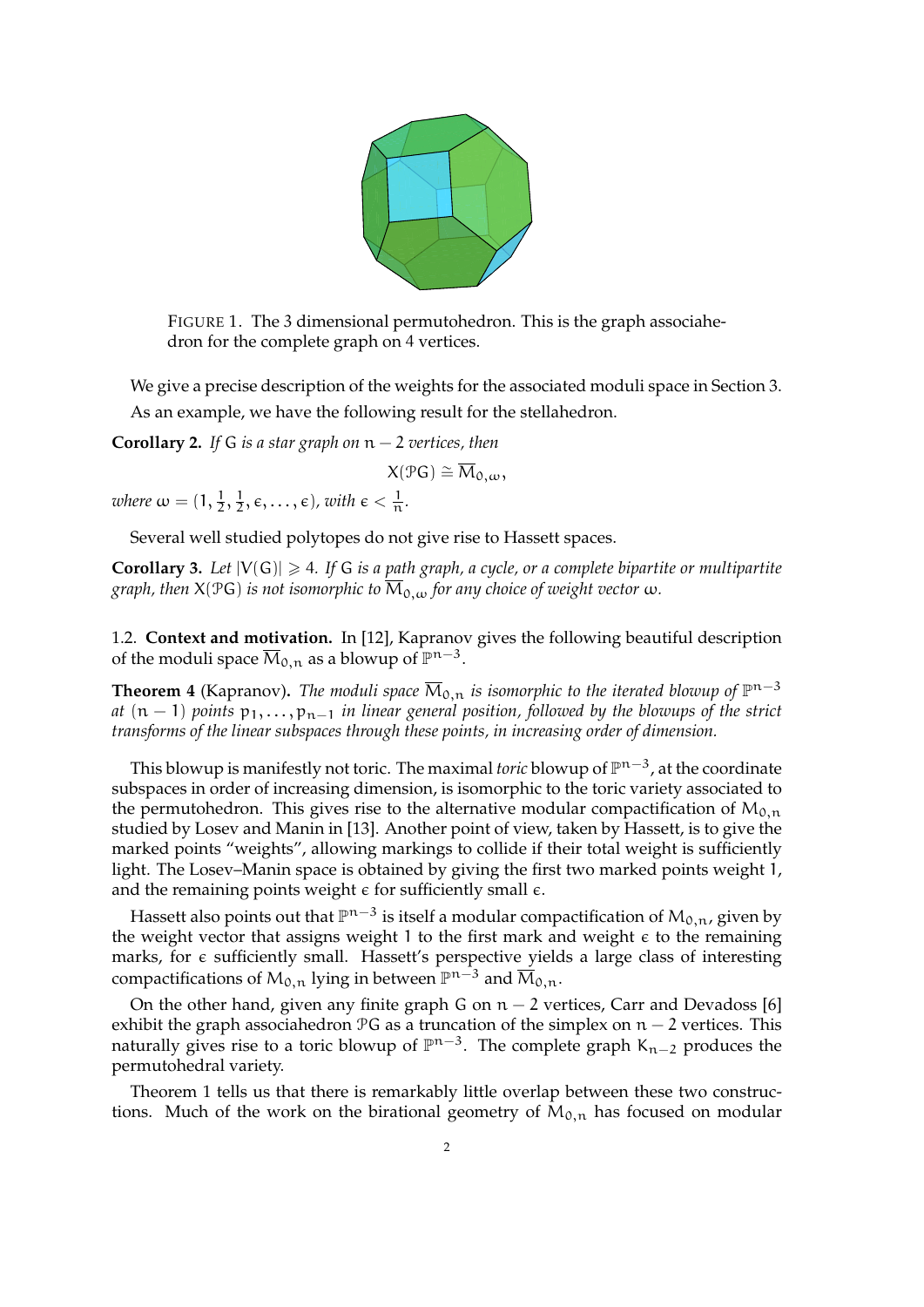compactifications such as Hassett's [9, 11, 15]. In a strict sense, the maps between such compactifications are well behaved (see [15, Theorem 1.15]), leading some to believe that  $\overline{M}_{0,n}$  has good Mori-theoretic properties. The recent proof that  $\overline{M}_{0,n}$  is not a Mori Dream Space for n sufficiently large [7, 10] relies instead on the combinatorics of toric compactifications, suggesting a significant difference between these two points of view.



It is worth noting that, although we are primarily concerned with graph associahedra of connected graphs, the disconnected case has been considered by Carr, Devadoss, and Forcey in [5]. In this formulation, the graph associahedron of the discrete set on  $n - 2$ vertices is the  $(n-3)$ -simplex. The associated toric variety is simply  $\mathbb{P}^{n-3}$ . In this sense,  $\mathbb{P}^{n-3}$  is a second example, after Losev-Manin, of a toric graph associahedron that is a Hassett space.

Graph associahedra encompass a large number of important polytopes that arise in a multitude of situations in geometry and topology. For instance, the real locus  $\overline{M}_{0,n}(\mathbb{R})$ of the Grothendieck–Knudson space of n-pointed rational curves has an intrinsic tiling by associahedra [16] (i.e. the graph associahedron of the path graph). More generally, the wonderful compactification of a hyperplane arrangement of a Coxeter system has a tiling by graph associahedra [6]. The cyclohedra first appeared in work of Bott and Taubes on knot invariants [3]. Recently, Bloom has exhibited beautiful connections between the combinatorics of graph associahedra and Floer homology theories [2].

In algebraic geometry, the permutohedron is closely related to the geometry of the Cremona transformation on projective space, and in turn to the closed topological vertex in Gromov–Witten theory [4]. In the present work, we further explore the connection first noticed by Kapranov, and Losev and Manin, between compactifications of  $M_{0,n}$  and the permutohedron.

**Acknowledgements.** This work was completed as part of the 2014 Summer Undergraduate Mathematics Research at Yale (SUMRY) program, where the first author was a participant and the second and third authors were mentors. We are grateful to all involved in the SUMRY program for the vibrant research community that they helped create. It is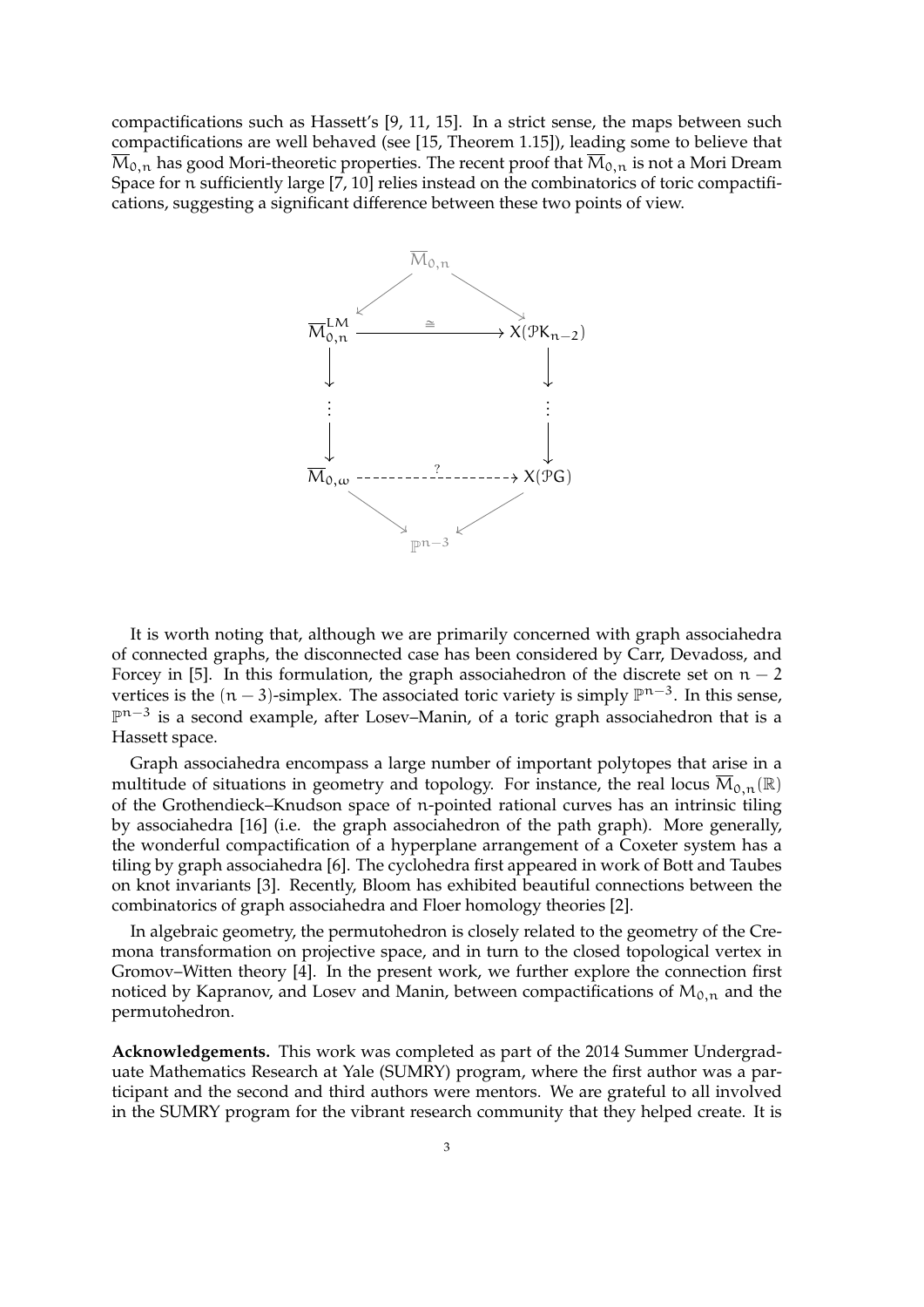a pleasure to thank Dagan Karp, who actively collaborated with the third when the ideas in the present text were at their early stages. Finally, we thank Satyan Devadoss for his encouragement, as well as permission to include Figure 2 from [5].

# 2. BACKGROUND

2.1. **Toric graph associahedra.** Let G be a connected finite simple graph with vertex set  $V(G) = \{0, \ldots, d\}$ . The graph associahedron PG of G is defined by iterated truncations of the d-simplex. Let  $\{H_i\}$  denote the set of facets of the d-simplex  $\Delta_d$ , and fix a bijection  $V(G) \leftrightarrow \{H_i\}$ . Notice that, for every subset of  $S \subset V(G)$  there corresponds a unique face of  $\Delta_d$ , which is the intersection of the facets H<sub>i</sub> for  $i \in S$ .

**Definition 5.** *A tube in G is a subset*  $T ⊂ V(G)$ *, such that the induced subgraph on the vertices*  $T$ *is connected. We say that a tube is trivial if* |T| = 1*. We call a subset of vertices* D *a non-tube if the induced subgraph is not connected.*

The polytope PG is constructed by the following procedure.

**Construction 1.** Fix a connected graph G on  $d + 1$  vertices and a bijection between the vertices of G and the facets of  $\Delta_d$ . Let  $T_1, \ldots, T_\ell$  denote the tubes in G having cardinality d. Let f<sub>1</sub>, ..., f<sub>ℓ</sub> denote the corresponding faces (vertices) of  $\Delta_d$ . Truncate the faces f<sub>i</sub>, to produce a polytope  $\mathfrak{P}G^{(1)}$ . Now, let  $T'_1,\ldots,T'_r$  be the tubes in G having cardinality  $d-1$ . These correspond to faces of dimension 1 (edges)  $e_1, \ldots, e_r$  in  $\Delta_d$ . Each such edge  $e_k$ corresponds to a unique edge in  $\mathfrak{P}G^{(1)}$ , which we continue to denote  $e_k$ . Truncate each such edge to obtain a polytope  $\mathfrak{P}G^{(2)}$ . Proceed inductively, until the cardinality of the tubes are 2. The resulting iterated truncation is the graph associahedron, denoted PG.



FIGURE 2. The construction of the stellahedron as a truncation of the 3 simplex. This is the graph associahedron of the 4-star graph.

We refer to [8] for a more thorough description of these truncations, and other aspects of graph associahedra.

A toric variety is obtained from a fan, or a *lattice* polytope, and the above construction does not give PG a canonical integer realization. Moreover, there can be distinct integer polytopes, producing different toric varieties, having identical posets of faces. Our point of view is to take the polytope of the toric variety  $\mathbb{P}^d$  (which is combinatorially a simplex) as a starting point, interpreting the construction of Devadoss and Carr as prescribing an iterated blowup of P <sup>d</sup>. We will refer to these varieties as *toric graph associahedra*, and will denote them  $X(PG)$ .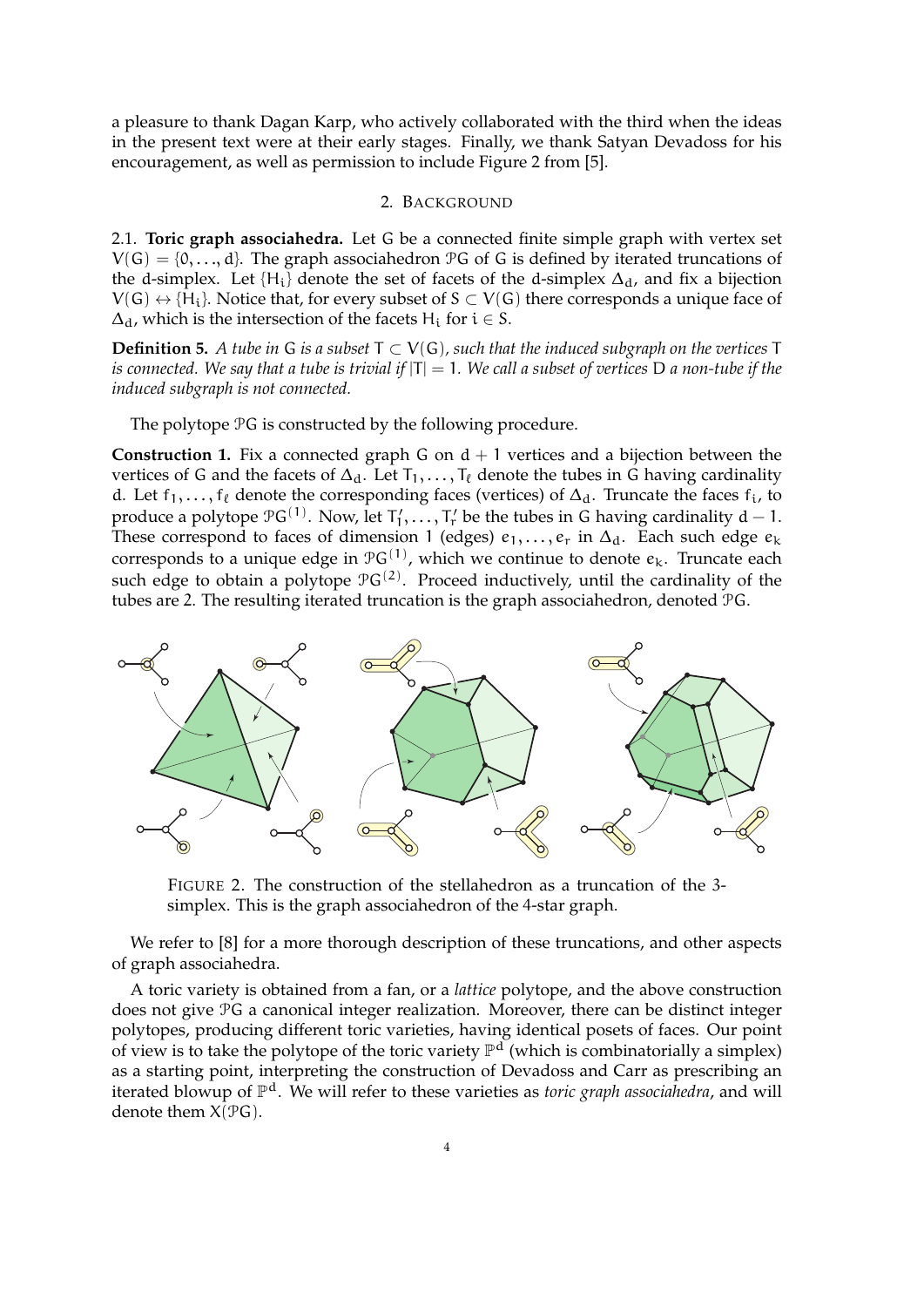Fix a finite simple graph G on  $d + 1$  vertices, and let  $\Sigma$  denote the fan of the toric variety  $\mathbb{P}^d$ . The cones of Σ are in natural bijection with the faces of  $\Delta_d$ . As above, a tube T corresponds to a unique cone  $\sigma_T$  of  $\Sigma$ , and hence a unique coordinate subspace of codimension  $|T|$ .

**Definition 6.** *The graph associahedral fan* Σ<sub>G</sub> *is obtained from* Σ *by iterated stellar subdivison along the cones* σ<sup>T</sup> *for tubes* T *of* G*, in increasing order of codimension.*

This fan is independent of the chosen order of subdivision among cones of a given dimension. This follows immediately from [6, Theorem 2.6].

**Definition 7.** *The toric graph associahedron*  $X(\mathcal{P}G) := X(\Sigma_G)$ *, is defined to be be the toric variety associated to the fan* ΣG*. The variety* X(PG) *is the iterated blowup of* P <sup>d</sup> *along the coordinate subspaces corresponding to tubes* T *in order of increasing dimension.*

**Remark 8.** We can easily recover a polytope  $\mathcal{P}G$  from the toric variety  $X(\mathcal{P}G)$ . Choose an equivariant projective embedding of  $X(\mathcal{P}G)$ . Then the poset of faces of the associated lattice polytope can be identified with that of the graph associahedron PG. Alternatively, the canonically associated compactified fan of  $\Sigma$ <sub>G</sub>, as described in [1, Section 2], is a polytope whose face poset is identified with that of PG. This coincides with the Kajiwara–Payne extended tropicalization of the toric variety  $X(\mathcal{P}G)$  [14, Remark 3.3].

## 2.2. **Kapranov's model and Hassett spaces.**

The connection to moduli spaces comes from Kapranov's blowup model of  $\overline{M}_{0,n}$ . Given a general point  $p \in \mathbb{P}^{n-3}$ , there exists a unique rational normal curve C through p, the point  $p_0 = (1, \ldots, 1)$ , and the n – 2 coordinate points  $p_1, \ldots, p_{n-2}$ . The curve C, together with the n points  $p, p_0, \ldots, p_{n-2}$ , determines a point in  $M_{0,n}$ , and in this way we obtain a birational map  $\mathbb{P}^{n-3} \dashrightarrow \overline{M}_{0,n}.$  The indeterminacy loci of this map are the linear spans of subsets of the points  $p_i$ , and Kapranov [12] shows that  $M_{0,n}$  is isomorphic to the blowup of  $\mathbb{P}^{n-3}$  along these linear spans, in increasing order of dimension.

By blowing up the projective space  $\mathbb{P}^{n-3}$  along some subset of these linear spans, one obtains an alternate compactification of  $M_{0,n}$ . For example, blowing up  $\mathbb{P}^{n-3}$  along the linear spans of the coordinate points produces the well-known Losev-Manin space  $\overline{\mathsf{M}}^\mathrm{LM}_{0,n}.$ 

Both the Grothendieck–Knudson compactification  $\overline{M}_{0,n}$  and the Losev-Manin space  ${\overline{\mathrm{M}}}_{0,n}^{\text{\rm LM}}$  are examples of a more general construction due to Hassett. For each weight vector  $\omega = (c_M, c_0, \ldots, c_{n-2})$  such that  $0 < c_i \le 1$  and  $\sum c_i > 2$ , Hassett constructs a smooth moduli space of  $\omega$ -stable curves  $M_{0,\omega}$  [11].

**Definition 9.** *A genus 0 marked curve*  $(C, p_M, p_0, \ldots, p_{n-2})$  *is*  $\omega$ -stable if

- *(S1) the only singularities of* C *are nodes,*
- *(S2) the marked points are smooth points of* C*,*
- *(S3) the total weight of coincident points is at most 1, and*
- *(S4) the line bundle*  $\omega_C(\sum c_i p_i)$  *is ample.*

The last condition can also be rephrased as saying that the total weight of marked points on any component of C, plus the number of nodes, must be strictly greater than 2.

We note the following property of Hassett's weighted spaces, which will be useful in the next section of the paper.

**Proposition 10.** [11, Theorem 4.1] *Let*  $\omega = (c_M, c_0, \dots, c_{n-2})$  *and*  $\omega' = (c'_M, c'_0, \dots, c'_{n-2})$ be collections of weight data such that  $c_i \geqslant c'_i$  for all *i*. Then there exists a natural birational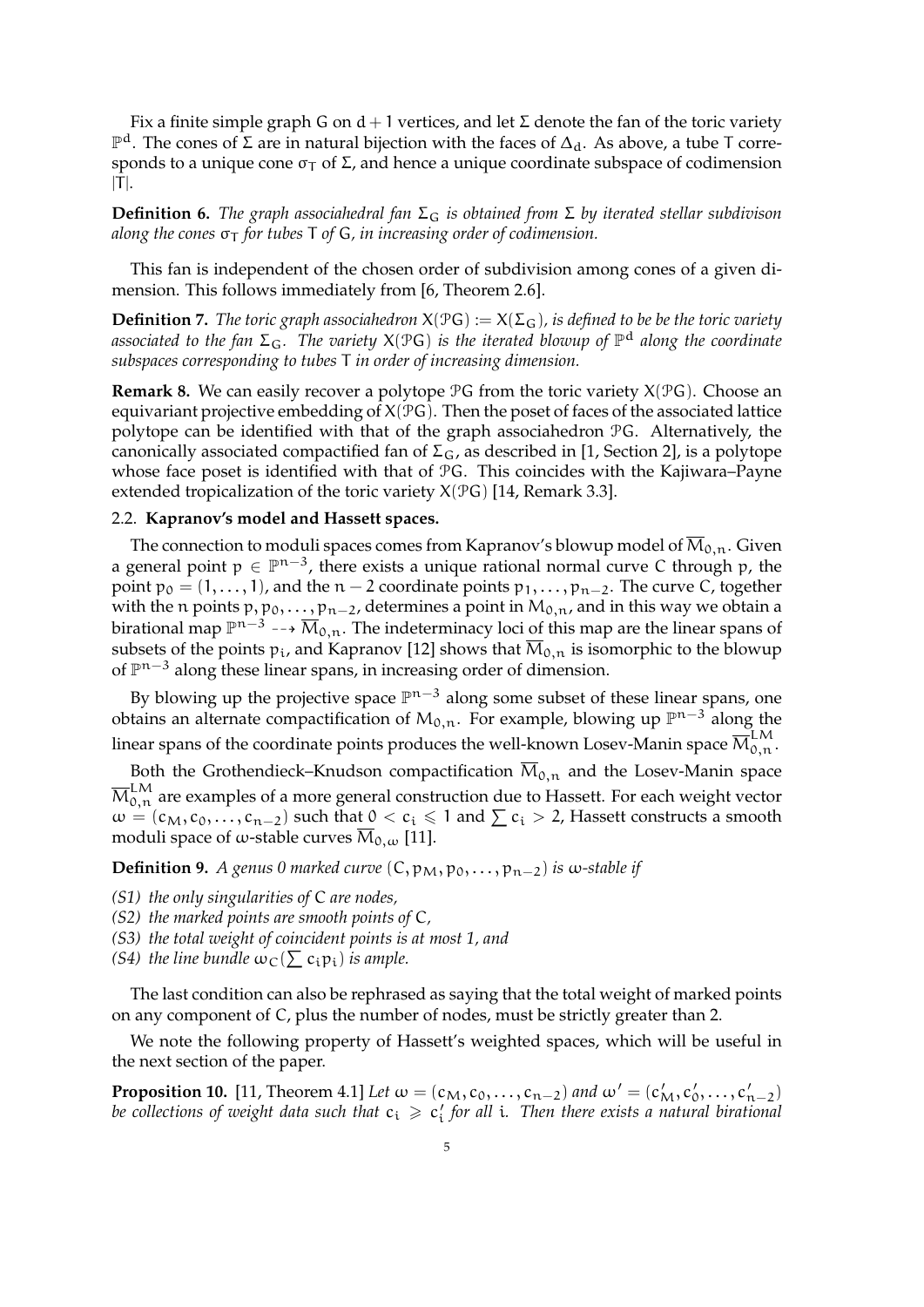*reduction morphism*

$$
\rho:\overline{M}_{0,\omega}\to\overline{M}_{0,\omega'}.
$$

3. MAIN RESULTS

Throughout this section, G will be a graph on  $n-2$  vertices, labeled  $v_1, \ldots, v_{n-2}$ . Furthermore, we fix a bijection between the set of vertices { $v_i$ } and the facets of the  $(n-2)$ simplex  $\Delta_{n-2}$ . We label the markings on an n-pointed rational curve by  $p_M, p_0, p_1, \ldots, p_{n-2}$ . We think of  $p_M$  as being the moving point in Kapranov's construction, and  $p_0$  as being the identity of the torus in  $\mathbb{P}^{n-3}$ .

We begin with the following proposition.

**Proposition 11.** *Let*  $\omega = (c_M, c_0, \ldots, c_{n-2})$  *be a weight vector such that* 

$$
\overline{\mathcal{M}}_{0,\omega}\cong X(\mathcal{P}G).
$$

*Then we have the following relationships among the entries of* ω*.*

*(W1) For every nontrivial tube*  $T \subset V(G)$ *,* 

$$
c_0+\sum_{i\in T}c_i>1.
$$

*(W2) For every non-tube*  $D \subset V(G)$ *,* 

$$
c_0+\sum_{j\in D}c_j\leqslant 1.
$$

*(W3) Moreover, for any subset*  $K \subset \{1, \ldots, n-2\}$  *of size*  $n-4$ *,* 

$$
\sum_{k\in K} c_k \leqslant 1.
$$

*Proof.* Let G be a graph on  $n - 2$  vertices, and fix a bijection of the vertices  $\{v_i\}$  with the coordinate hyperplanes {H<sub>i</sub>} of  $\mathbb{P}^{n-3}$ . Moreover, we fix an identification of  $\overline{M}_{0,n}$  with the iterated blowup of  $\mathbb{P}^{n-3}$ . We consider the reduction map

$$
\rho: \overline{\mathcal{M}}_{0,n} \to \overline{\mathcal{M}}_{0,\omega} = X(\mathcal{P}G).
$$

Let T be a nontrivial tube consisting of vertices  $v_{i_1}, \ldots, v_{i_e}$ , and let  $E_T$  be the exceptional divisor in  $\overline{M}_{0,n}$  above the linear subspace  $H_{i_1}\cap\cdots\cap H_{i_e}$  in  $\mathbb{P}^{n-3}$ . Observe that  $\rho$  restricts to an isomorphism on this locus, and thus, the universal curve  $\mathcal{C}_{0,n}$  is  $\omega$ -stable on E<sub>T</sub>. Over the generic point of  $E_T$ ,  $\mathcal{C}_{0,n}$  is an  $\omega$ -stable curve with two components. The components are marked by the sets I and  $I^C$ , where  $I = \{0, i\}_{i \in T}$ , whence (W1) follows. Let D be a non-tube and E<sub>D</sub> be the exceptional divisor in  $\overline{M}_{0,n}$  above the linear subspace of  $\mathbb{P}^{n-3}$ given by  $\bigcap_{i\in D} H_i$ . The reduction morphism  $\rho$  contracts  $E_D$ , specifically by forgetting the moduli of the component marked by the set I, and similarly to the above case, we conclude (W2). Finally, for an exceptional divisor E in  $\overline{M}_{0,n}$ , lying over a linear space L containing the identity of the torus  $p_0$ , E is contracted by the reduction *ρ*. The universal curve over E generically is a curve with two components, one of which is marked by the moving point  $p_M$  and the coordinate points in L. Choose L to be the span coordinate points in the complement of  $\{p_k\}_{k\in\mathcal{K}}$ , and we conclude (W3).

 $\Box$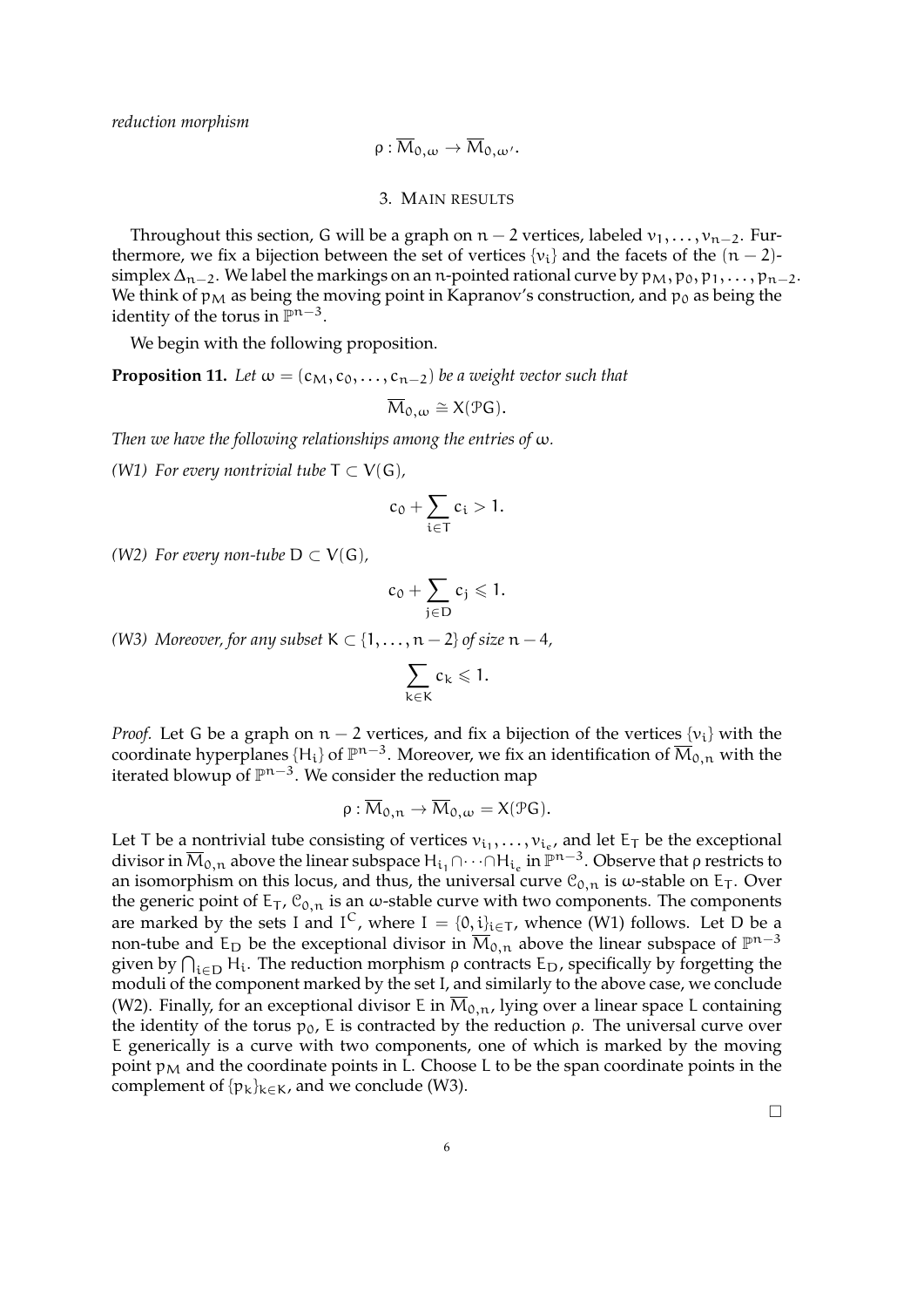The above proposition yields two natural obstructions for a toric graph associahedron to be a Hassett space.

**Obstruction A.** Let D be a non-tube. If there exists a nontrivial tube  $T_D \subset D$ , then  $X(\mathcal{P}G)$ cannot be isomorphic to  $\overline{M}_{0,\omega}$  for any weight vector  $\omega$ .

*Proof.* Observe that since  $T_D$  is a tube, we may apply the inequality (W2) above to obtain

$$
c_0+\sum_{i\in T_D}c_i>1.
$$

On the other hand, D is not a tube, so

$$
c_0+\sum_{j\in D}c_j\leqslant 1.
$$

Subtracting these inequalities, we obtain

$$
\sum_{i\in D\setminus T_D}c_i<0,
$$

which is impossible.  $\Box$ 

**Obstruction B.** Suppose there exists a set of vertices  $S \subset V(G)$  such that S can be partitioned into k nontrivial tubes and can also be partitioned into k' non-tubes, with  $k' \le k$ . Then  $X(\mathcal{P}G)$  cannot be isomorphic to  $\overline{M}_{0,\omega}$  for any weight vector  $\omega$ .

*Proof.* Let

$$
S=\coprod_{i=1}^k T_i=\coprod_{i=1}^{k'} D_i
$$

where the  $T_i$ 's are nontrivial tubes and the  $D_i$ 's are non-tubes. We then have

$$
\sum_{i=1}^{k} (c_0 + \sum_{j \in T_i} c_j) = kc_0 + \sum_{i \in S} c_i \ > \ k
$$
  

$$
\sum_{i=1}^{k'} (c_0 + \sum_{j \in D_i} c_j) = k'c_0 + \sum_{i \in S} c_i \ \leqslant \ k'.
$$

Subtracting the inequalities, we see that if  $k' \leq k$ , then  $c_0 > 1$ , which is impossible, and we obtain Obstruction B.

 $\Box$ 

**Remark 12.** Obstruction A is more generally an obstruction to X(PG) being modular in the sense of Smyth [15]. However, Obstruction B is not (see, for example, the discussion in [9, Section 7.5]). We note that the class of graphs that are unobstructed by A is strictly larger than that of graphs that are unobstructed by both A and B. For example, complete bipartite graphs are obstructed by B but not A. It would be interesting to explore which graph associahedra are isomorphic to modular compactifications of  $M_{0,n}$ .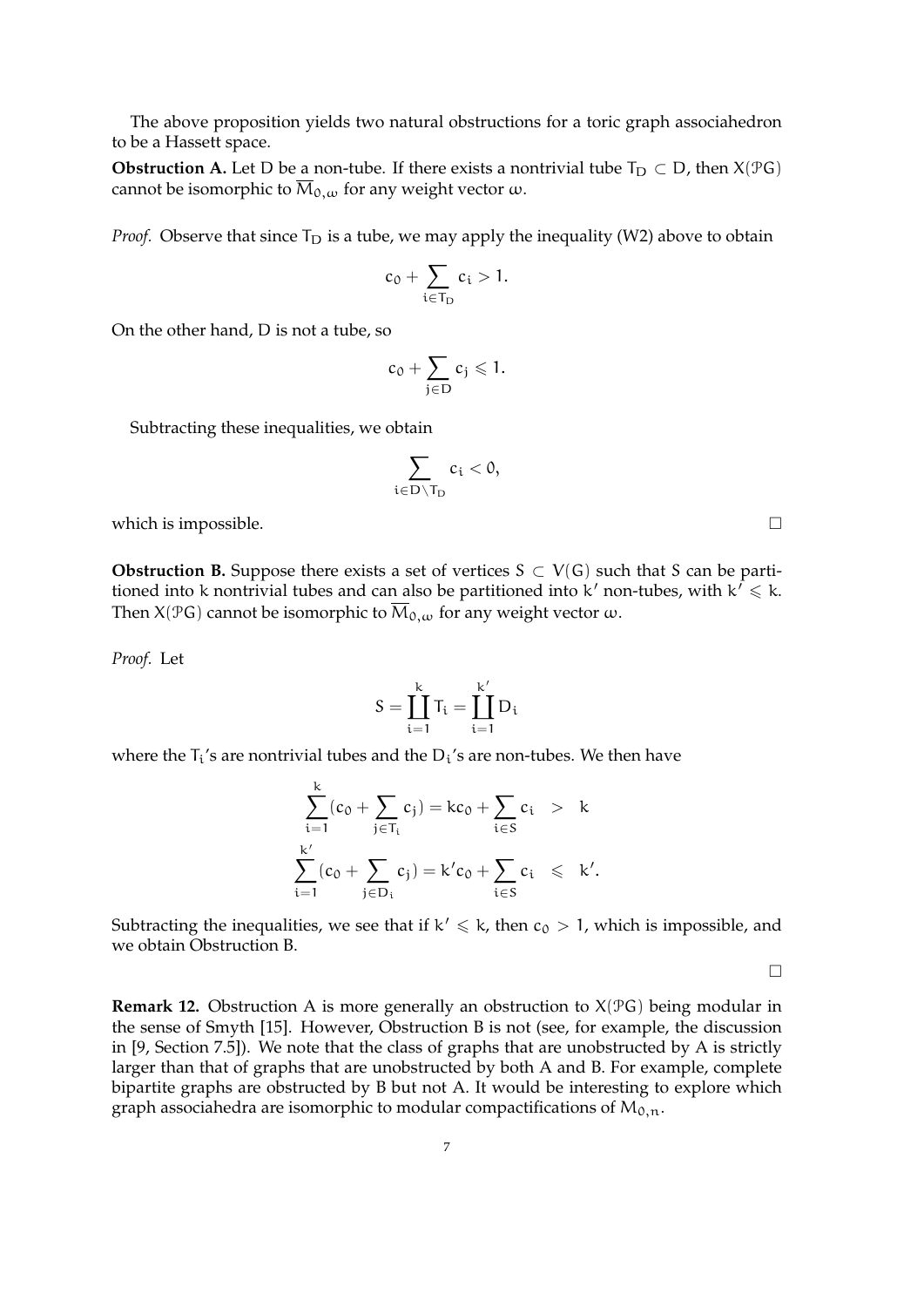3.1. **Proof of main theorem.** Assume that  $X(\mathcal{P}G)$  is isomorphic to a Hassett space, and let  $I \subset V(G)$  be a maximal independent set. Suppose there exists a vertex v with  $v \notin I$ . By definition, there exists a vertex  $w \in I$  such that there is an edge between v and w. If there is another vertex  $u \in I$  with no edge connecting it to v, then  $\{v, w\}$  is a tube and  $\{u, v, w\}$  is a non-tube, contradicting Obstruction A. It follows that there must exist edges between v and  $u$  for every vertex  $u \in I$ .

Now, consider another vertex  $v' \neq v$  not lying in the independent set I. If  $|I| = 1$ , then there is an edge between  $v$  and  $v'$  by the assumption that I is maximal. Otherwise, if there is no edge between  $v$  and  $v'$ , then for some  $u, u' \in I$ , both  $\{u, v\}$  and  $\{u', v'\}$  are tubes, but  $\{u, u'\}$  and  $\{v, v'\}$  are non-tubes, contradicting Obstruction B. It follows that there is an edge between any two vertices not contained in the independent set I. Inductively, we may reconstruct G from I as an iterated cone.

It remains to show that for such  $G$ ,  $X(\mathcal{P}G)$  is indeed a Hassett space. We write G as an iterated cone

$$
\text{Cone}^{n-2-k}\left(\sqcup_{i=1}^k v_i\right).
$$

We build a moduli space  $\overline{M}_{0,\omega}$  isomorphic to X(PG) as follows. Recall that we have fixed a bijection between vertices {v<sub>i</sub>} of G, and facets {F<sub>i</sub>} of  $\Delta_{n-3}$ . Accordingly, there is a bijection between {v<sub>i</sub>} and torus invariant points {p<sub>1</sub>,..., p<sub>n−2</sub>} of  $\mathbb{P}^{n-3}$ , via the induced bijection between  $\{v_i\}$  and vertices opposite to the facets  $\{F_i\}$ .

We call the torus fixed points  $\{p_1, \ldots, p_k\}$  corresponding to the discrete base set of G *independent points,* and the remaining points  $\{p_{k+1}, \ldots, p_{n-2}\}$  *cone points.* 

Now, let  $\omega = (c_M, c_0, c_1, \ldots, c_k, c_{k+1}, \ldots, c_{n-2})$ . By symmetry, we may assume that the weight vector is unchanged by permuting the cone points and independent points amongst themselves. We let  $c_c$  denote the weight of the cone points and  $c_i$  denote the weight of the independent points.

It follows from Proposition 11 that we must have

$$
c_i = \varepsilon \quad \ll \quad 1.
$$
  
\n
$$
c_0 + c_c \quad > \quad 1 - \varepsilon
$$
  
\n
$$
(n - 2 - k)c_c + (k - 1)\varepsilon \quad \leqslant \quad 1.
$$

Accordingly, we set

$$
c_c = \frac{1 - (k - 1)\epsilon}{n - 2 - k},
$$

and

$$
c_0=\frac{n-3-k-(n-1-2k)\varepsilon}{n-2-k},.
$$

 $\overline{M}_{0,\omega}$  can now be obtained via Hassett's reduction map

$$
\overline{\mathrm{M}}_{0,n} \to \overline{\mathrm{M}}_{0,\omega},
$$

by contracting unstable loci in  $\overline{M}_{0,n}$  (for  $\epsilon$  sufficiently small.) By blowing down from Kapranov's realization of  $\overline{M}_{0,n}$ , it is straightforward to check that this is the same variety  $X(\overline{\mathcal{P}}G)$  obtained by blowup of  $\mathbb{P}^{n-3}$ .

3.2. **Weights for the moduli space**  $X(\mathcal{P}G)$ . We record here the precise weight vector  $\omega$  for the moduli space  $\overline{M}_{0,\omega} \cong X(\mathcal{P}G)$ . These weights may obtained by carefully examining the inequalities in the proof of the above theorem. Let G be a graph on  $n - 2$  vertices, obtained as an iterated cone over the discrete set on k vertices  $v_1, \ldots, v_k$ . We continue to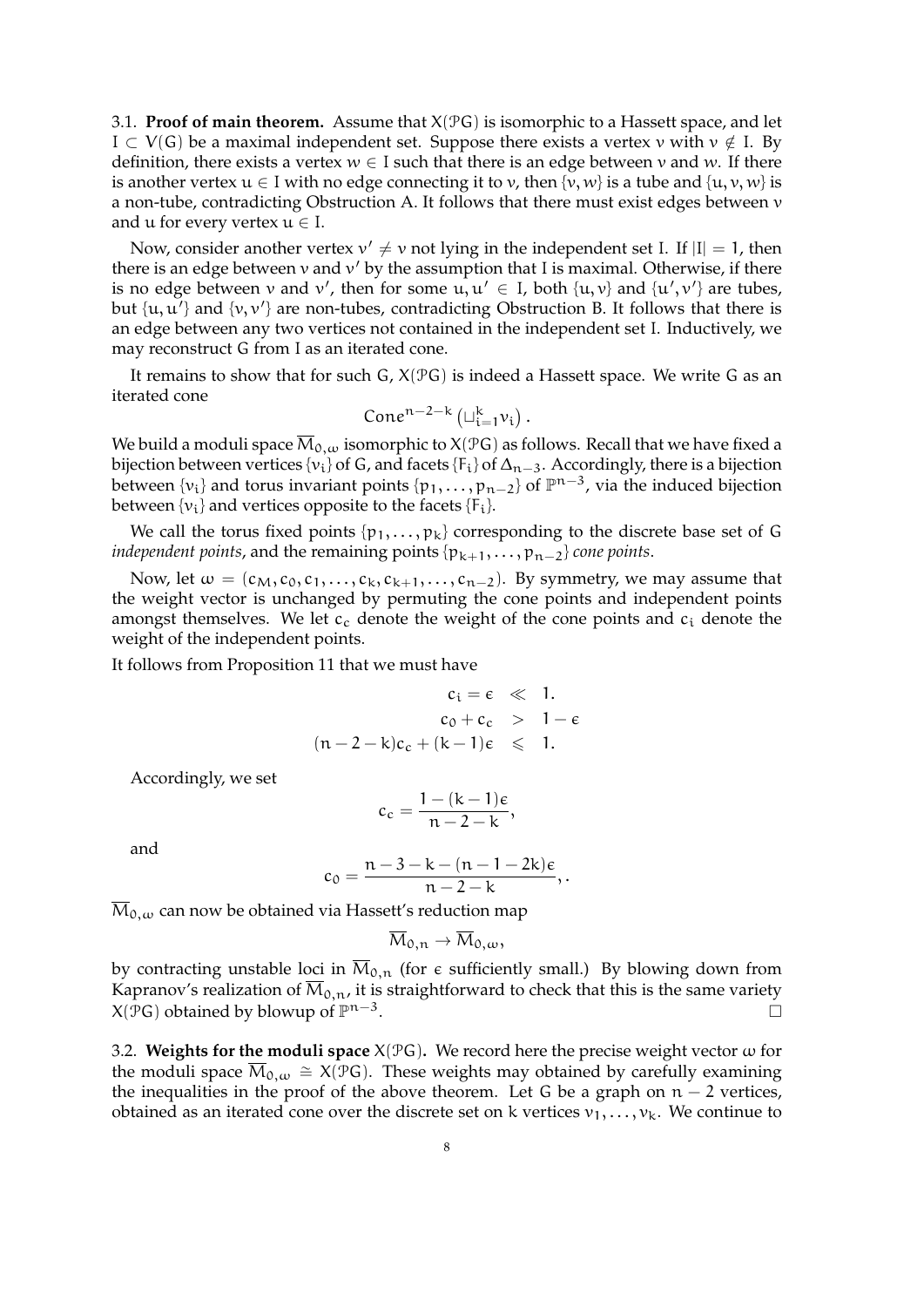label marked points  $\{p_M, p_0, p_1, \ldots, p_{n-2}\}$ . We distinguish the points into 4 categories. The point  $p_M$  is the moving point and  $p_0$  is the identity of the torus. We say that  $p_i$  is an *independent point* if it is a coordinate point opposite a hyperplane  $H_j$ , where  $j \in \{1, \ldots, k\}$ . We refer to the remaining points as *cone points*. It can be verified that  $X(\mathcal{P}G) \cong \overline{M}_{0,\omega}$  for the weight vector  $(c_M, c_0, c_1, \ldots, c_{n-2})$ , where

$$
c_M = 1
$$
  
\n
$$
c_0 = \frac{n-3-k-(\epsilon(k+1))}{n-2-k}
$$
  
\n
$$
c_i = \frac{1-(k-1)\epsilon}{n-2-k}
$$
 when  $p_i$  is a cone point  
\n
$$
c_i = \epsilon
$$
 when  $p_i$  is an independent point.

## 4. EXAMPLES

4.1. Graphs on 3 vertices. There are two connected graphs on 3 vertices, the cycle K<sub>3</sub>, and the path graph P<sub>3</sub>. The toric graph associahedron  $X(\overline{P}K_3)$  is the blowup of  $\mathbb{P}^2$  at its 3 torus fixed points. The toric graph associahedron  $X(\mathcal{P}P_3)$  is the blowup of  $\mathbb{P}^2$  at 2 torus fixed points. The Grothendieck–Knudson compactification of the moduli space of 5-pointed curves is isomorphic to the blowup of  $\mathbb{P}^2$  at its 3 torus fixed points, and the identity of the torus.

The cycle on 3 vertices coincides with the complete graph, and thus the toric graph associahedron X( $\mathcal{P}K_3$ ) is isomorphic to the Losev–Manin compactification  $\overline{M}_{0,\omega}$  for  $\omega =$  $(1, 1, \varepsilon, \varepsilon, \varepsilon)$ . On the other hand, the path graph P<sub>3</sub> can be viewed as the cone over the discrete set on 2 vertices. The toric graph associahedron  $X(\mathcal{P}P_3)$  is isomorphic to  $\overline{M}_{0,\omega}$ for  $\omega' = (1, \frac{1}{2}, \frac{1}{2})$  $\frac{1}{2}, \epsilon, \epsilon$ ).

The Losev–Manin stable 5-pointed rational curves are those chains of  $\mathbb{P}^1$ 's, where  $p_1$ and  $p_2$  lie on either end of the chain, and each component has at least one of the light points  $p_3$ ,  $p_4$ , or  $p_5$ . Thus, the chain can have at most 3 components.

If C is a  $\omega'$ -stable 5-pointed rational curve with two components, then  $p_2$  and  $p_3$  must lie on the same component as each other, but a different component than  $p_1$ . Moreover, the light points  $p_4$  and  $p_5$  must lie on distinct components of C. In fact, C cannot have 3 components. To see this, assume otherwise. Then C is a chain of  $\mathbb{P}^1$ 's

$$
C=C_1\cup C_2\cup C_3.
$$

We may assume without loss of generality that  $p_1$  lies on  $C_1$ . Then  $p_2$  and  $p_3$  must both lie on  $C_3$ . To stabilize the components  $C_1$  and  $C_3$ , they must both be additionally marked by one of the light points. However, now the central component  $C_2$  has 2 nodes and no marks, and is unstable.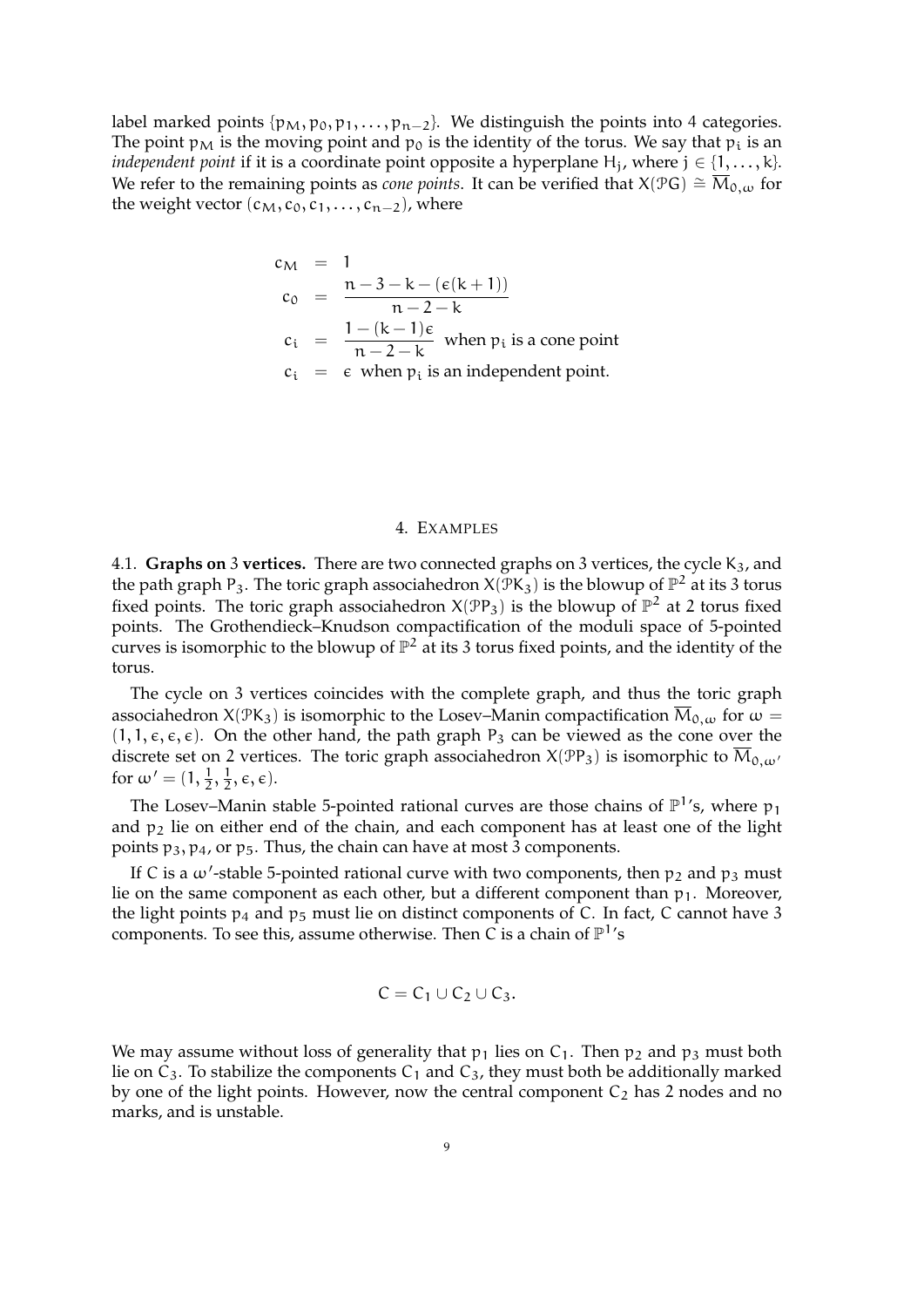

Note that, although  $X(\text{PP}_3)$  is isomorphic to  $\overline{M}_{0,\omega'}$ , the universal families over the two spaces are different. For example, in the toric model, if the moving point lies on the line between one of the points of weight  $\frac{1}{2}$  and one of the points of weight  $\epsilon$ , then the unique conic through these 5 points is a union of two lines, and the resulting pointed curve is not  $\omega'$ -stable.

4.2. **Graphs on** 4 **vertices.** There are, up to symmetry, 6 different graphs on 4 vertices, but only 3 graphs that can be obtained as iterated cones over discrete sets. These graphs are the complete graph  $K_4$ , the complete graph minus a single edge  $V_4$ , and the star graph on 4 vertices S4.



FIGURE 3. Graphs on 4 vertices giving rise to Hassett spaces.

We discuss the star graphs and complete graphs in greater generality in the forthcoming subsection.

The graph  $V_4$  can be obtained as the twice iterated cone over the discrete set on 2 vertices, Cone<sup>2</sup>( $v_1 \sqcup v_2$ ). The toric variety X( $\mathcal{PV}_4$ ) is isomorphic to  $\overline{\mathcal{M}}_{0, \omega}$  for

$$
\omega=(1,\frac{1-\varepsilon}{2},\frac{1-\varepsilon}{2},\frac{1-\varepsilon}{2},\varepsilon,\varepsilon).
$$

This space can be obtained from the Losev-Manin space  $\overline{\mathrm{M}}_{0,6}^{\mathrm{LM}}$  by blowing down the divisor  $\Delta_{134}$ . To put this another way, suppose that  $C = C_1 \cup C_2$  is a curve with two components, with three marked points on  $C_1$  and three marked points on  $C_2$ . Then C is  $ω$ -stable if and only if at least one of the "light" points with weight  $ε$  lies on the same component as the "heavy" point with weight 1.

4.3. **Complete graphs and star graphs.** As we have discussed above, when  $G = K_{n-2}$ , then  $X(\mathcal{PK}_{n-2})$  is the permutohedral variety, isomorphic to the Losev–Manin compactification of  $M_{0,n}$ . The graph K<sub>n−2</sub> is obtained as the  $(n-3)$ -times iterated cone over a single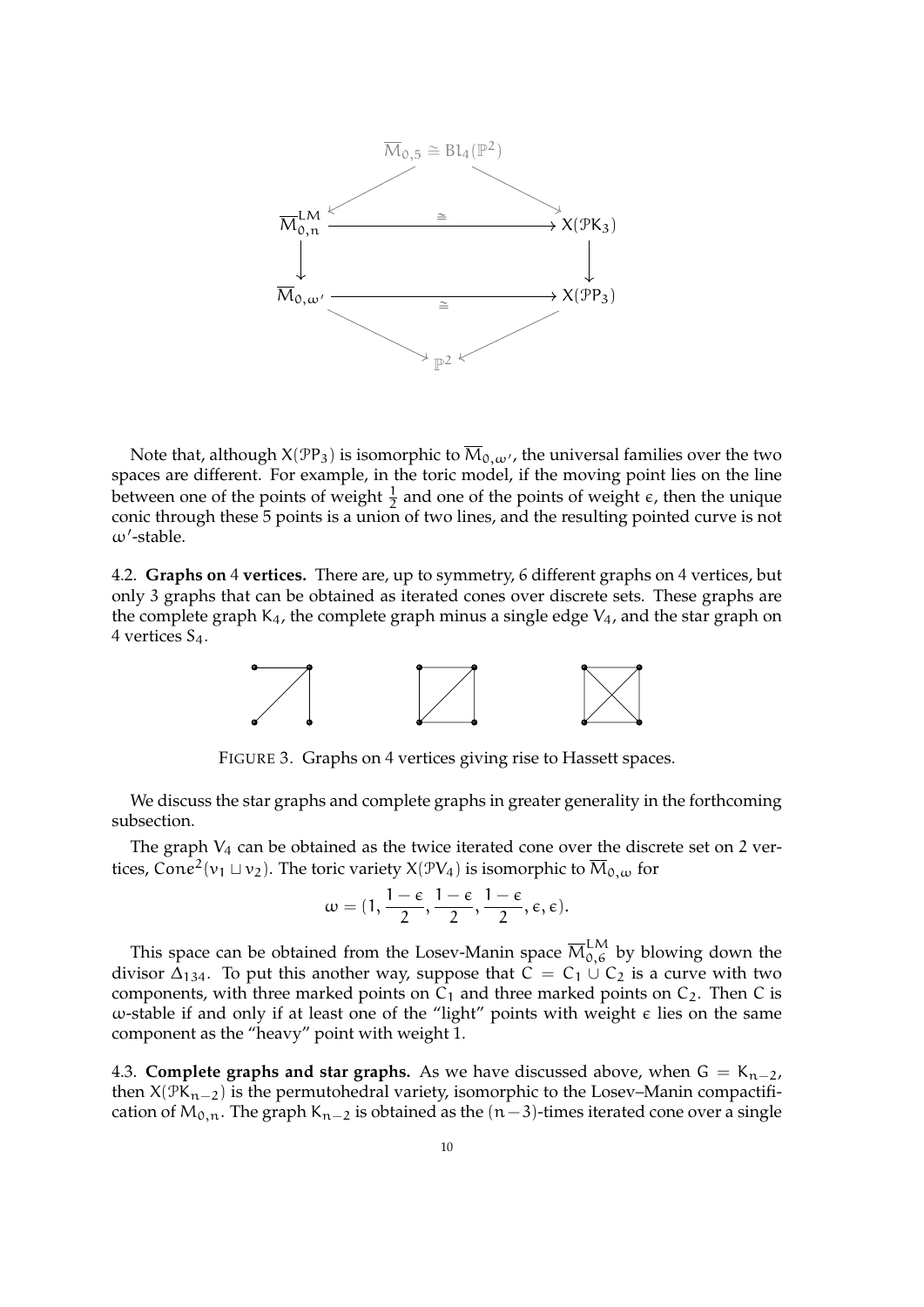vertex. On the other extreme, we may consider the cone over the discrete set on  $n-3$ vertices. The resulting graph is the star graph on  $n - 2$  vertices, denoted  $S_{n-2}$ .



FIGURE 4. The star graph is a cone over a discrete set.

Observe that the tubes of  $S_d$  are single vertices, or any subset of the vertices containing the cone point. Using this fact, it is straightforward to check that the graph associahedron  $PS_d$  can be described as follows. Choose a distinguished facet  $F_0$  of the simplex  $\Delta_d$ , corresponding to the unique high-valence vertex of S<sub>d</sub>. Then,  $\mathcal{PS}_d$  may be obtained from  $\Delta_d$  by truncating all faces lying in  $F_0$ . Correspondingly, the toric variety  $X(\mathcal{PS}_d)$  is obtained by choosing a distinguished coordinate hyperplane  $H_0$ , and blowing up all coordinate planes contained in H<sub>0</sub>. Observe that the proper transform E of H<sub>0</sub> in  $X(\mathcal{PS}_d)$  is isomorphic to the  $(d - 1)$  dimensional permutohedral variety.

It follows from the main result that

$$
X(\mathcal{PS}_{n-2}) \cong \overline{M}_{0,\omega},
$$

where  $\omega = (1, \frac{1}{2}, \frac{1}{2})$  $\frac{1}{2}, \epsilon, \epsilon, \ldots, \epsilon$ ).

Observe that the locus of curves where the points  $p_2$  and  $p_3$  collide is isomorphic to the Losev–Manin compactification of  $M_{0,n-1}$ . It is straightforward to check that this stratum coincides with the torus invariant exceptional divisor E of  $X(\mathcal{PS}_{n-2})$  described above.

### **REFERENCES**

- [1] Dan Abramovich, Lucia Caporaso, and Sam Payne. The tropicalization of the moduli space of curves. *Ann. Sci. Ec. Norm. Sup´er. ´* , To appear.
- [2] Jonathan M Bloom. A link surgery spectral sequence in monopole floer homology. *Adv. Math.*, 226(4):3216–3281, 2011.
- [3] Raoul Bott and Clifford Taubes. On the self-linking of knots. *J. Math. Phys.*, 35(10):5247–5287, 1994.
- [4] Jim Bryan and Dagan Karp. The closed topological vertex via the Cremona transform. *J. Algebraic Geom.*, 14(3):529–542, 2005.
- [5] Michael Carr, Satyan L Devadoss, and Stefan Forcey. Pseudograph associahedra. *Journal of Combinatorial Theory, Series A*, 118(7):2035–2055, 2011.
- [6] Michael P. Carr and Satyan L. Devadoss. Coxeter complexes and graph-associahedra. *Topology Appl.*, 153(12):2155–2168, 2006.
- [7] Ana-Maria Castravet and Jenia Tevelev.  $\overline{M}_{0,n}$  is not a mori dream space. *Duke Math. J.*, To appear.
- [8] Satyan L Devadoss. A realization of graph associahedra. *Discrete Mathematics*, 309(1):271–276, 2009.
- [9] Noah Giansiracusa, David Jensen, and Han-Bom Moon. GIT Compactifications of M<sub>0,n</sub> and Flips. *Adv. Math.*, 2012.
- [10] José Luis González and Kalle Karu. Some non-finitely generated cox rings.  $arXiv:1407.6344$ , 2014.
- [11] Brendan Hassett. Moduli spaces of weighted pointed stable curves. *Adv. Math.*, 173(2):316–352, 2003.
- [12] Mikhail Kapranov. Chow quotients of Grassmannians. I. In *IM Gelfand Seminar*, volume 16, pages 29–110, 1993.
- [13] Andrey Losev and Yuri Manin. New moduli spaces of pointed curves and pencils of flat connections. *Michigan Math. J.*, 48(1):443–472, 2000.
- [14] Sam Payne. Analytification is the limit of all tropicalizations. *Math. Res. Lett.*, 16(3):543–556, 2009.
- [15] David Ishii Smyth. Towards a classification of modular compactifications of the moduli space of curves. *Invent. Math.*, 192(2):459–503, 2013.
- [16] James Dillon Stasheff. Homotopy associativity of H-spaces. I. *Trans. Amer. Math. Soc.*, pages 275–292, 1963.